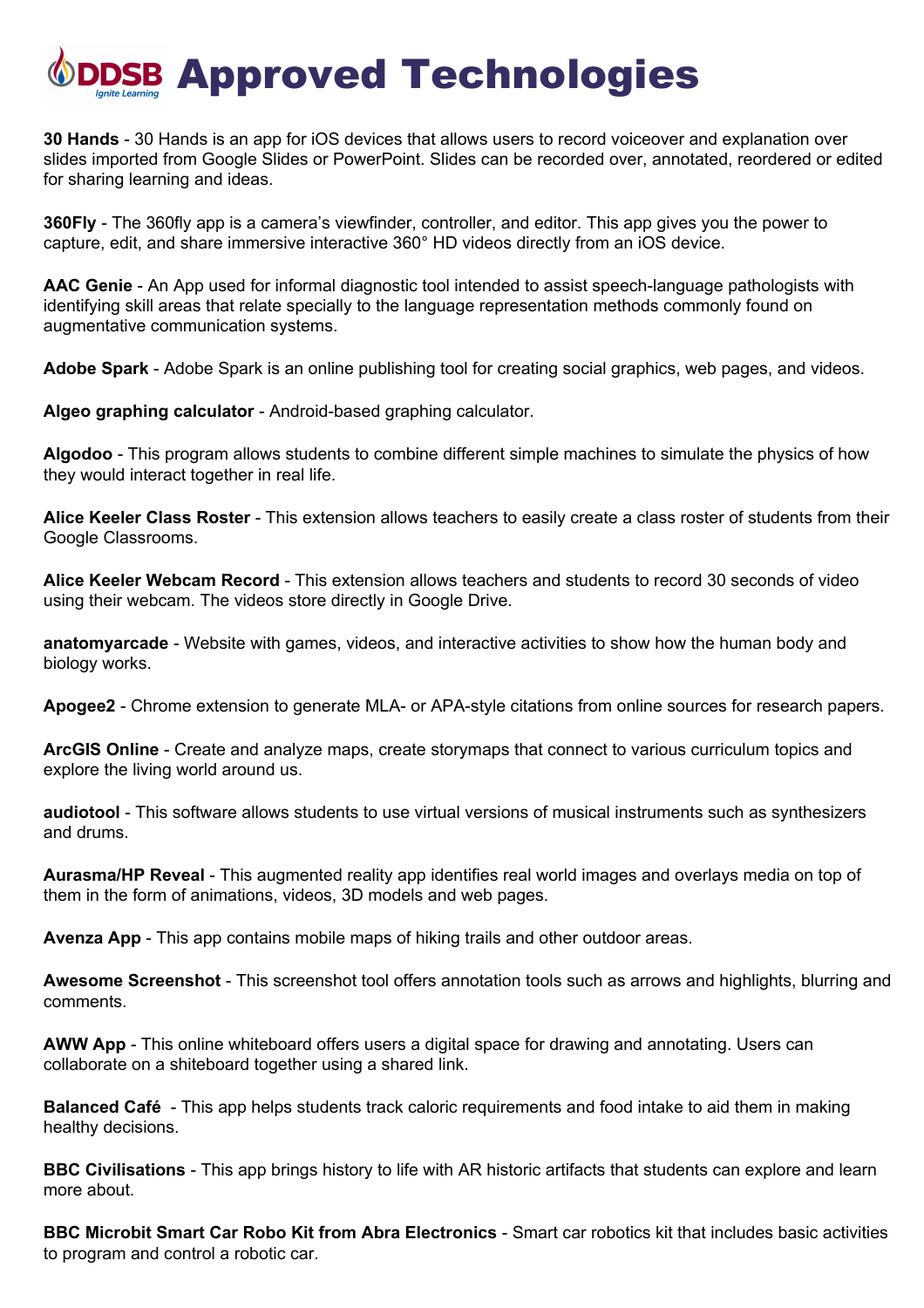**Beautiful Audio Editor** - An online, multitrack audio editor.

**Befunky (Online Photo Editor)** - This web application allows students to edit photos.

**Best Sand Timer** - Best Sand Timer is an App that is a digitized hourglass can be used to time anything for up to 60 minutes. It displays how much time is left on your task.

**BigBrowser - by Braille Institue** - BigBrowser is an Internet browsing application designed to help Low Vision users more easily navigate the web on their iPads. It's extra large keyboard and controls, expanded pinch zooming, and multiple color themes make content easy to read.

**biodigital human** - This site offers 3D digital models of the human body. Different systms of the body can be explored individually or as groups.

**Blindfold Games** - Blindfold Games creates audio games for visually impaired people, with dozens of games for the iPad.

**Bloomz** - Bloomz is a messaging app to connect teachers with class parents and guardians.

**Boardmaker Online** - Provides personalized templates and activities for students working on building language, mathematical and social skills.

**Book Creator** - Book Creator is a website and iPad app that allows users to create digital books. Books can have embedded elements including photos, drawings, videos, and maps as well as text.

**Boom Cards** - Digital task cards that are tracked in a virtual classroom and graded.

**Boukili** - This French reading app supports French Immersion literacy.

**Brain Pop JR - Movie of the Week** - Brain Pop JR provides educational content that is engaging for kids. The movie of the week is a short, free weekly animated video posted on a variety of educational topics.

**BrainPop** - This web application contains videos, lessons, and quizzes related to many curriculum areas, including math and science.

**Breezin' Thru Theory** - This web-based app teaches students about musical theory.

**Calm** - This app is used for self-regulation and mindfulness.

**CBC Diversity Link** - This page is a collection of resources for teacher-librarians and teachers. The diversity resources here are curated by the Children's Book Council.

**chatable** - An informal diagnostic tool intended to assist speech-language pathologists with identifying skill areas that relate specially to the language representation methods commonly found on augmentative communication systems. This App requires a SEA recommendation by a DDSB professional to access.

**Choiceworks** - The Choiceworks app is an essential learning tool for helping children complete daily routines (morning, day, & night), understand & control their feelings and improve their waiting skills (taking turns and not interrupting).

**Choose It Maker 3** - Web based software that educators can create personalised learning materials (cause and effect) that can be accessed by a keyboard or switch. This software requires a SEA recommendation by a DDSB professional to access.

**Chrome Capture** - This program allows for the creation of .gif files.

**Chromecast** - A Chromecast is a device that allows media to be wirelessly displayed to TV screens and projectors using the HDMI port and supported wifi networks.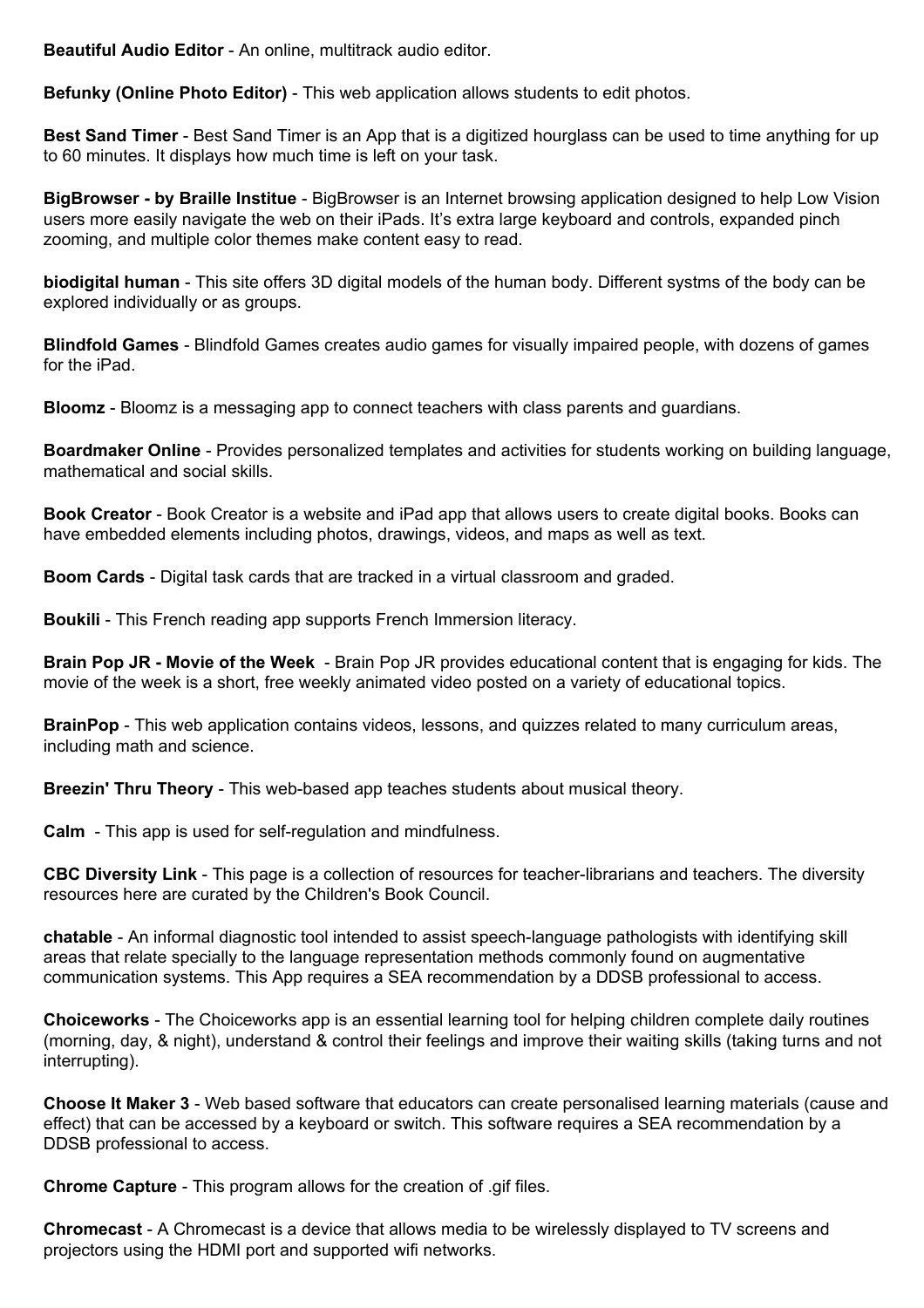**Civic Mirror** - This Social Studies and Civics online curriculum program covers secondary school curriculum expectations through simulations where classrooms represent countries.

## "**Clarity English - My Canada, Tense Buster, Practical Writing** -",

**Class Dojo** - Class Dojo is a set of classroom tools for teachers including random group generator, timer, and parent messaging.

**Classcraft** - Classcraft allows teachers to add game elements to curriculum to play online.

**Classkick** - This is an online assessment tool that allows teachers to guide groups through lessons via iPad or web browser.

**ClassTag** - Parent and teacher communication app that includes translation and appointment sign up.

**Clicker Connect Extension** - This program helps students take the first steps to independent writing by using words and phrases to build text.

**Code and Go Robot Mouse** - This coding hardware includes a robotic mouse and challenge cards. Programming is done on the mouse using simple buttons for students to work on learning to code and develop problem-solving skills.

**CodeAcademy.com** - Online coding website that provides instant feedback and various online lessons.

**Codebender** - Allows students to program Arduino electronic boards with Chromebooks and share code.

**Codepost** - An autograder in Computer Science (CS) allows students to learn more quickly as the code they produce returns multiple errors and they receive instant feedback from the autograder

**Coding Quest** - Coding Quest is a guided coding programme from the Learning Partnership, in conjunction with the Government of Canada. Students are provided programming activities that link to provincial curriculum for grades 4 to 6 across multiple subject areas.

**ColorPick Eyedropper** - This extension allows you to select colour values from websites.

**Common Lit** - This app allows for levelled reading assessment using short passages and follow-up questions.

**Conjugemos** - Engaging online interactive activities to help students practise French vocabulary and grammar.

**CoSpaces** - Students and teachers can create 3D environments to explore using AR or VR.

**Currents4kids** - This site provides student-appropriate current events information.

**D2L Grader App** - This app allows educators to review D2L Brightspace assignments and annotate for grading on a mobile device.

**dance mat typing** - This website allows students to develop their keyboarding skills.

**Dash& Dot Robotics** - Simple robots that can be coded using ""blocks"" that can build the basic skills needed to do more advanced coding activities later on.

**DESMOS** - Desmos contains a collection of free digital math activities and interactive lessons. It also includes an online graphing calculator and a number of other tools to help students in their math understanding.

**Desmos Graphing Calculator Online** - An advanced onling graphing calculator that allows students to graph and analyse coordinates, points, lines, and functions, and data.

**Dexteria** - Students can work on fine moter skills which include finger movement and isolation, pinching and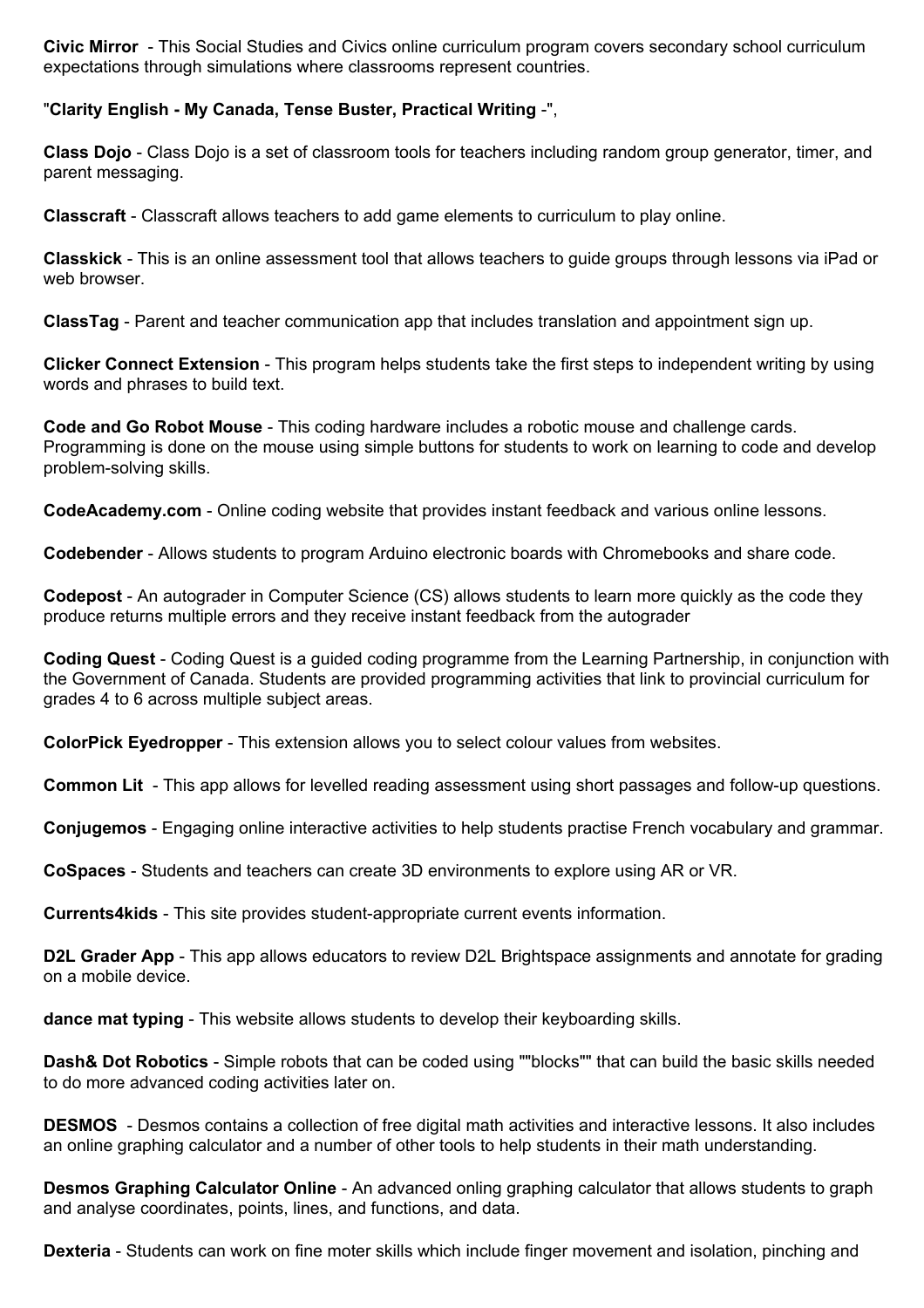letter formation.

**Do Ink** - This green screen app allows students and educators to remove backgrounds and replace with still images or video.

**Doodle Buddy** - This app is a simple drawing and annotation app for iPad. Stickers and image import allow students to use it for a variety of creative purposes to demonstrate understanding.

**Doodlecast Pro** - Doodlecast is a recording whiteboard app for iPad. Users can draw and record their voice for demonstration or explanation of concepts and learning.

**Draw and Tell** - This app allows students to use stickers, objects and drawing tools to create or annotate images. Users can record their voice as they draw to for dramatic and creative applications or for explaining their thinking and learning.

**draw.io** - Free online diagramming app that allows users to create a wide array of flowcharts, technical maps, floorplans, venn diagrams, gantt charts and more. Files are saved to Google Drive for private and secure storage.

**draw.io Diagrams** - Free online diagramming app that allows users to create a wide array of flowcharts, technical maps, floorplans, venn diagrams, gantt charts and more. Files are saved to Google Drive for private and secure storage.

**DrumBit** - This program allows students to learn to play virtual drums.

**Duolingo** - Duolingo is a game-based language learning app and website to develop foreign language skills.

**Edpuzzle** - Edpuzzle is an online platform that allows educators to add video lessons with interactivity. Video integrated from YouTube and other sources can be mixed with pause points, question prompts, quizzes, additional voiceovers, and other interactive elements. Completion of elements can be tracked and feedback given.

**Edwin** - Edwin is a student learning software application for students in grades 6-10.

**Elmo MX-1 Visual Presenter with adaptor connect box for stand alone** - The Elmo MX-1 document camera allows teachers to present live-demos for students through projector screens and monitors. Lessons can be recorded and shared at a later date.

**ELMO Visual Presenter MX-1** - The Elmo MX-1 document camera allows teachers to present live-demos for students through projector screens and monitors. Lessons can be recorded and shared at a later date.

**Epic Books** - Epic Books is an online reading site with interactive elements and engaging books, videos and teacher-curated collections.

**Equatio** - Equatio is a Chrome extension that assists with digitizing math expressions, formulas and graphs for use in Google Docs. Math expressions can be input through handwriting, photo or speech input and written expressions can be converted to accessible content that can be read-aloud to users.

**EverFi** - EVERFI is a free resource for teachers providing digital activities and lessons. Game-based learning resources cover topics including financial literacy, social-emotional learning, health and wellness, and college and career readiness.

**EVO App** - EVO is an app for programming Ozobots EVO coding robots.

**Explain Everything** - Explain Everything is a whiteboarding and recording tool used to annotate and record voice explanations while animating drawing and notations on screen.

**EXPO XDE** - Expo is a set of tools to use as a coding environment based on Javascript to develop universal apps for Android and iOS devices.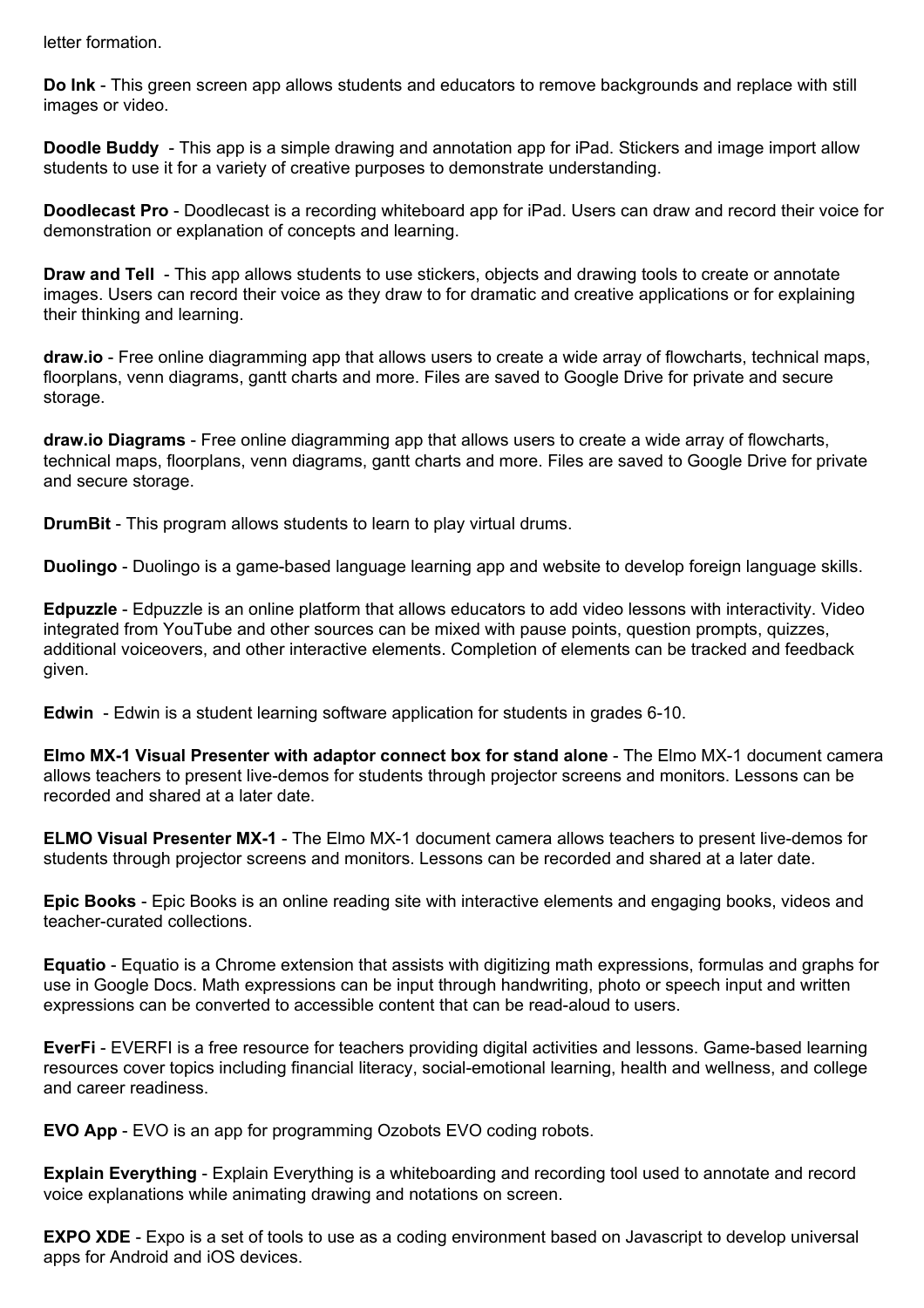**Factile** - Factile is an online quiz game in the style of Jeopardy. Games can be played live as a group or in a flashcard-style study mode.

**First Then Visual Schedule HD** - This App allows you to create visual supports you can create and use with First Then Visual Schedule.

**FL -Studio (also known as Fruityloops)** - Installed software to create digital music and compositions.

**Flat** - Flat is an online music notation and composition tool that allows collaboration between multiple students or educators.

**Flipboard** - Flipboard is an online social magazine platform. Users can create their own collections of articles from around the web to share and publish with readers. Users can also follow other people's collections or topics of interest for curated reading material around a certain subject or interest.

**Flipgrid** - An online tool for educators to create a video discussion grid by posing questions or topics and allowing class members to post short video responses.

**Form Approvals** - This add-on for Google Sheets allows forms to be completed and follow an approval workflow for sign off by multilple individuals.

**Form limiter** - FormLimiter is an add on for Google Forms that allows a Form to stop accepting responses at a specific time or after a certain number of responses.

**Geoboard** - Geoboard is a virtual manipulative that simulates a rubber-band geoboard. Geoboards are used as a tool for exploring polygons, line segments, perimeter, area, angles and congruence.

**GeoGebra** - Geogebra provides students and educators with online interactives to create an analyze geometry, algebra and statsitical analysis. This site also offers a wide variety of resources to explore or use as part of instruction.

**GeoGuesser** - Students tour different places in Canada and around the world and try to figure out where they are.

**Ginger Tiger** - Ginger Tiger promotes development of student's fine motor skills while taking part in various language and math activities .

**Github Classroom** - This program allows students to get immediate feedback on their coding in Computer Science courses in secondary.

**Gizmos** - Gizmos is a collection of math and science interactive activities that allow for manipulation of variables and built in assessment tools for grades 7-12.

**Glogster** - Glogster is an online poster platform that allows teachers and students to create posters that are interactive. Media can be uploaded and included in ""glogs"". This is a paid service that must be purchsed by schools to use.

**Gmail** - Gmail will allow students to receive notifications from core applications like Classroom, D2L and Sora will assist students. Additionally, students in e-Learning will be able to communicate more seamlessly with teachers when enrolled in classes offered by other school boards. Gmail will also improve lines of communication and collaboration between students and educators.

**Go Talk Now** - Augmentative and alternative communication (AAC) App that will serve as the voice students who require.This App requires a SEA recommendation by a DDSB professional to access.

**GoFormative** - Formative (goformative.com) is an assessment tool that allows teachers to quickly gather data about student learning. Teachers create activities, exit tickets, and assessments and can quickly review to find needs and successes with a visual dashboard.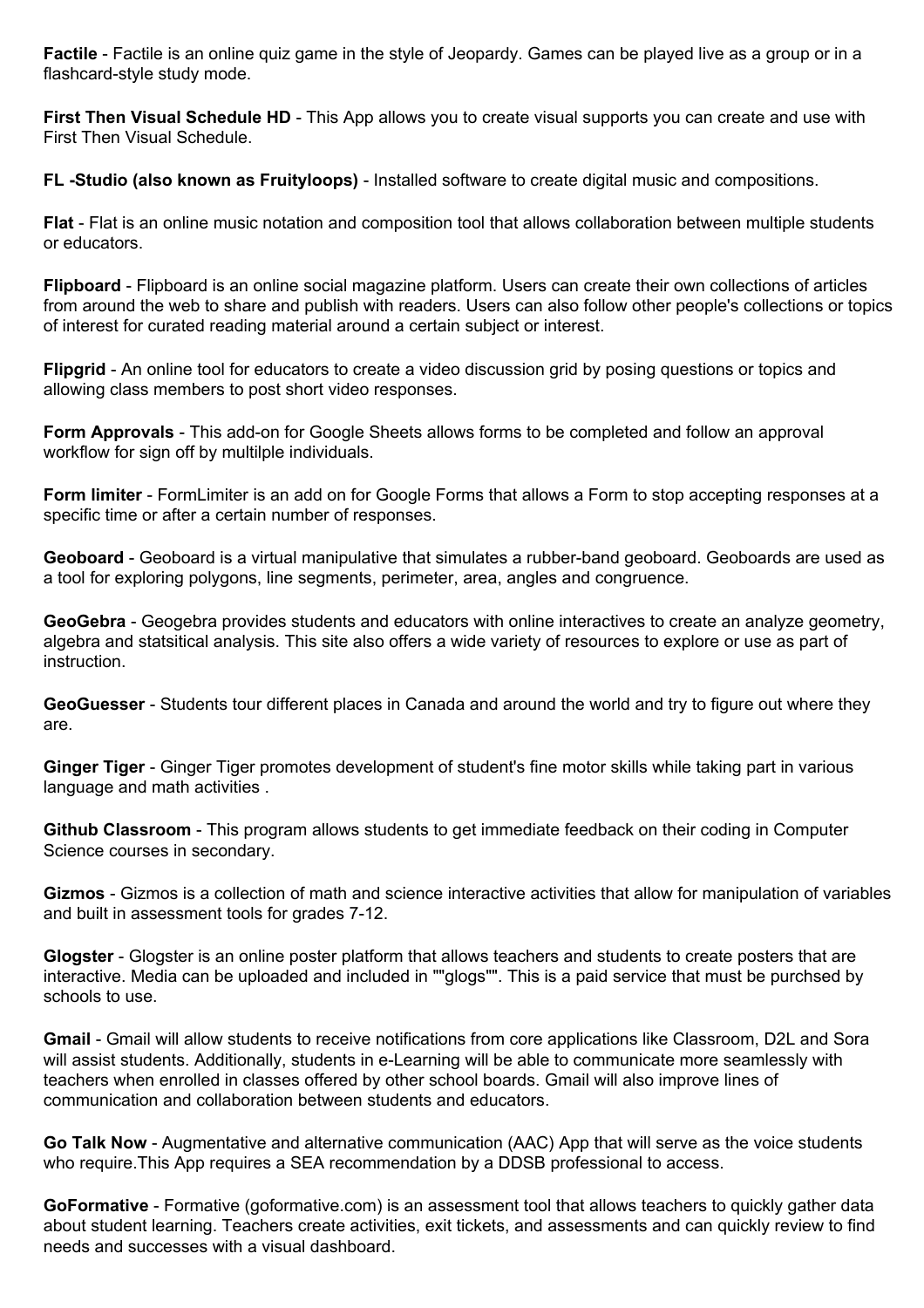**GoNoodle** - GoNoodle is an online channel focusing on movement and mindfulness videos for kids.

**Google Making Science App** - This science application turns devices into digital sensors to record quantitative data.

**Google CS First** - This web-based program allows teachers to assign lessons based in coding and computational thinking that support the new math curriculum.

**Google Earth Online** - Google Earth is a 3D map of the world that allows students to explore topics such as geography and history.

**Google Input Tools** - Chrome extension that allows users to quickly change languages for entering text in their browser.

**Google Jamboard** - A collaborative whiteboard space for teachers and students.

**Google Meet** - Video Conferencing tool that allows for class discussions through audio, video and screen sharing to support real-time learning.

**Google Meet- Attendance extension** - This Chrome extension allows teachers to take attendance at meetings in Google Meet.

**Google Meet Breakout room** - This extension allows teachers to create breakout rooms using Google Meet.

**Google Meet- Nod extension** - This Chrome extension allows participants in a Google Meet to give quick emoji responses for feedback and raise their hand.

**Google Tour Builder** - Google Tour Builder works with Google Maps to allow classes to plot and plan tours to explore topics such as geography and history.

**Google Workspace** - G Suite for Education (also known as Google Workspace) is a cloud computing platform for collaboration and productivity tools. This suite includes Google Drive, Docs, Slides, Sheets, Classroom, Meet and other services for staff and students.

**Graffiti Creator** - Graffiti Creator is a website that creates graffiti style images from text. Users can customize the look and style of the image before saving to their device.

**Greenfoot** - Greenfoot is a free integrated development environment for creating two-dimensional graphical applications, such as simulations and interactive games. This IDE uses a Java code environment to teach object orientation.

**Gus on the Go** - This kid-friendly app allows students to learn the basics of French vocabulary with Gus the owl.

**Hands on Math Hundreds Chart** - Interactive hundreds chart for iOS that allows students to mark off numbers with colours and symbols.

**Help Kidz Learn** - Website with cause and effect activities that students can access with a keyboard, switch or eye gaze.

**Homework Help** - Free math tutoring website for grades 6-10 and classroom tools for teachers (hosted by TVO).

**Hour of Code** - This web-based program has lessons on computational thinking and coding for students to work through. It connects well to the new math curriculum.

**HUE HD Pro Sun document camera** - Document cameras allow for student demonstration of work and teacher modelling of concepts.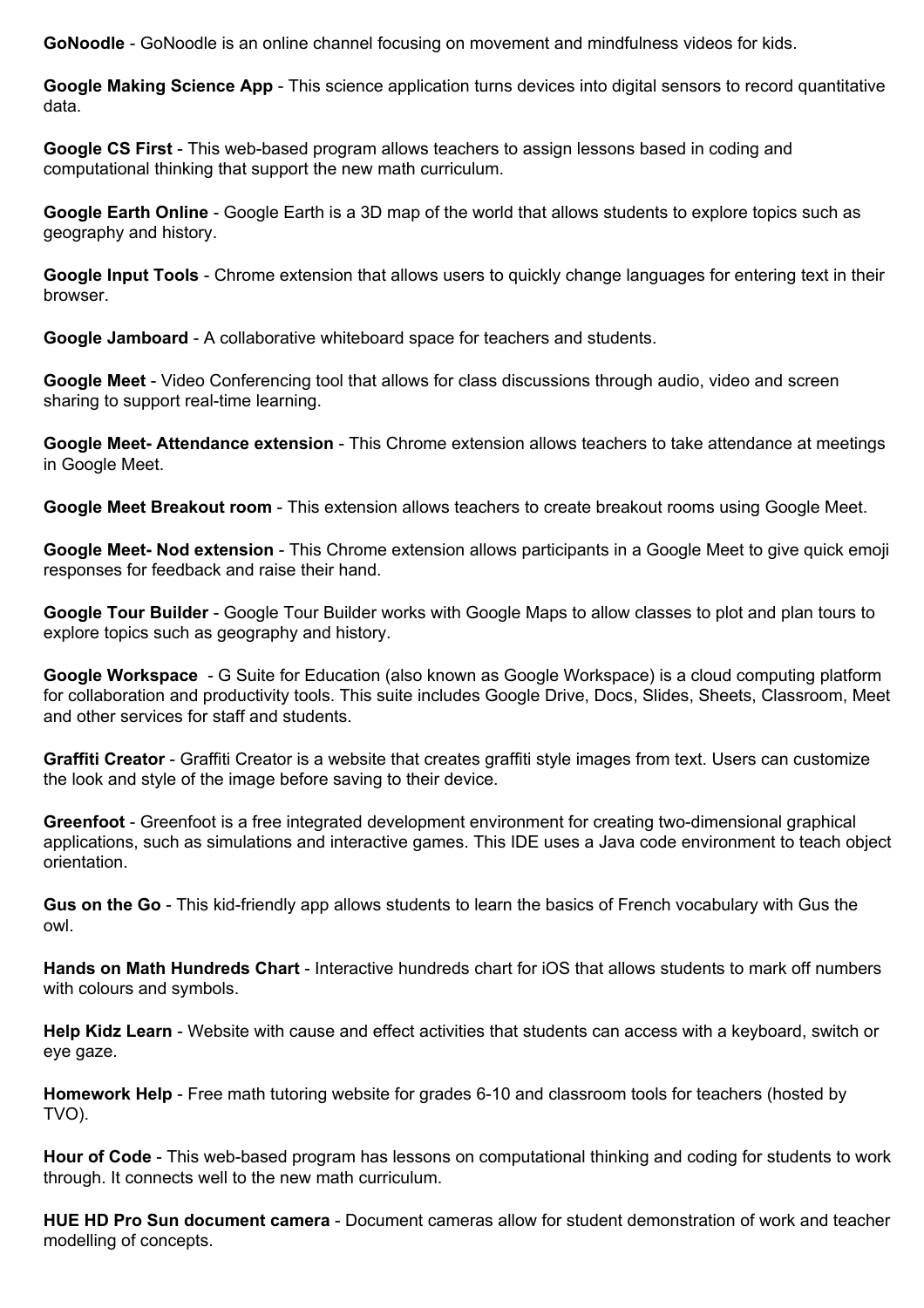**IDLE - Python** - Windows PC software used for programming classes which use Python.

**iMimic** - A memory game app in which users copy a pattern of lights and buttons.

**ImTranslator** - Chrome extension that offers instant translation of onlne text and web pages.

**Insert Learning** - InsertLearning is a Chrome extension that lets you turn websites into interactive lessons. It allows you to push selected websites to Google Classroom, highlight and embed question and discussion boxes right on the website pages.

**interval timer** - Interval Timer creates repeating interval timers that can be displayed onscreen for a variety of purposes in the classroom.

**IPEVO CDVO 031P** - USB web camera that allows teachers to record demos and other videos to their computer, or to display in real-time to a projector or display.

**Isle of Tune** - App for iOS devices that allows users to create music by building a city. Cars on the city streets create tones as they pass objects, creating layered musical creations.

**IXL** - IXL helps students master essential skills at their own pace through fun and interactive questions, built in support and motivating awards. IXL Math students can gain fluency and confidence in math and IXL Language students develop phonics and reading comprehension skills and writing strategies. Each is a separate purchase for the school.

**K8 Robotics Kit** - A beginners robotics kit that uses 'block' programming to teach essential coding and robotics skills, that can be used for more advanced projects as needed. Includes some basic sensors that allow the robot to interact with the environment based on the code students input.

**Kahoot** - A highly engaging and interactive tool for educators to create or access a library of quizzes and run live ""game-show"" type activities with students.

**Kami - PDF and Document Markup tool** - Kami is a PDF markup and sharing tool that is web-based and Chromebook compatible.

**Kerman Typing Games** - This website has games to help build typing skills.

**Khan Academy** - Khan Academy contains video lessons and comprehension checks for STEM subjects. It is a great place to reinforce topics covered in class for all grades.

**Kidblog** - Kidblog is a web publishing platform with safety controls and moderation for teachers.

**Kids stop** - This government website teaches students about First Nations communities and early settlers.

**Knowledge Hook** - This resource provides customizable and personalized math practice and assessments for students.

**Learning and Teaching with Learning Trajectories [LT]2** - This site offers professional resources for educators for math learning for young learners. Educators can also create anonymized accounts for students to engage in online math activities.

**LENOVO T2364T -23 MONITOR (HDMI)** - This monitor allows students with visual impairments to have a larger touchscreen than standard monitors.

**Loom** - Loom is an online tool for recording video feedback. Teachers can record themselves in short video clips while annotating and highlighting on the screen for efficient descriptive feedback for students.

**Lucidpress** - Students can create various types of media products including brochures, flyers, and posters.

**LunaPic** - Online photo filters and editing tools, such as crop and background transparency. Site requires no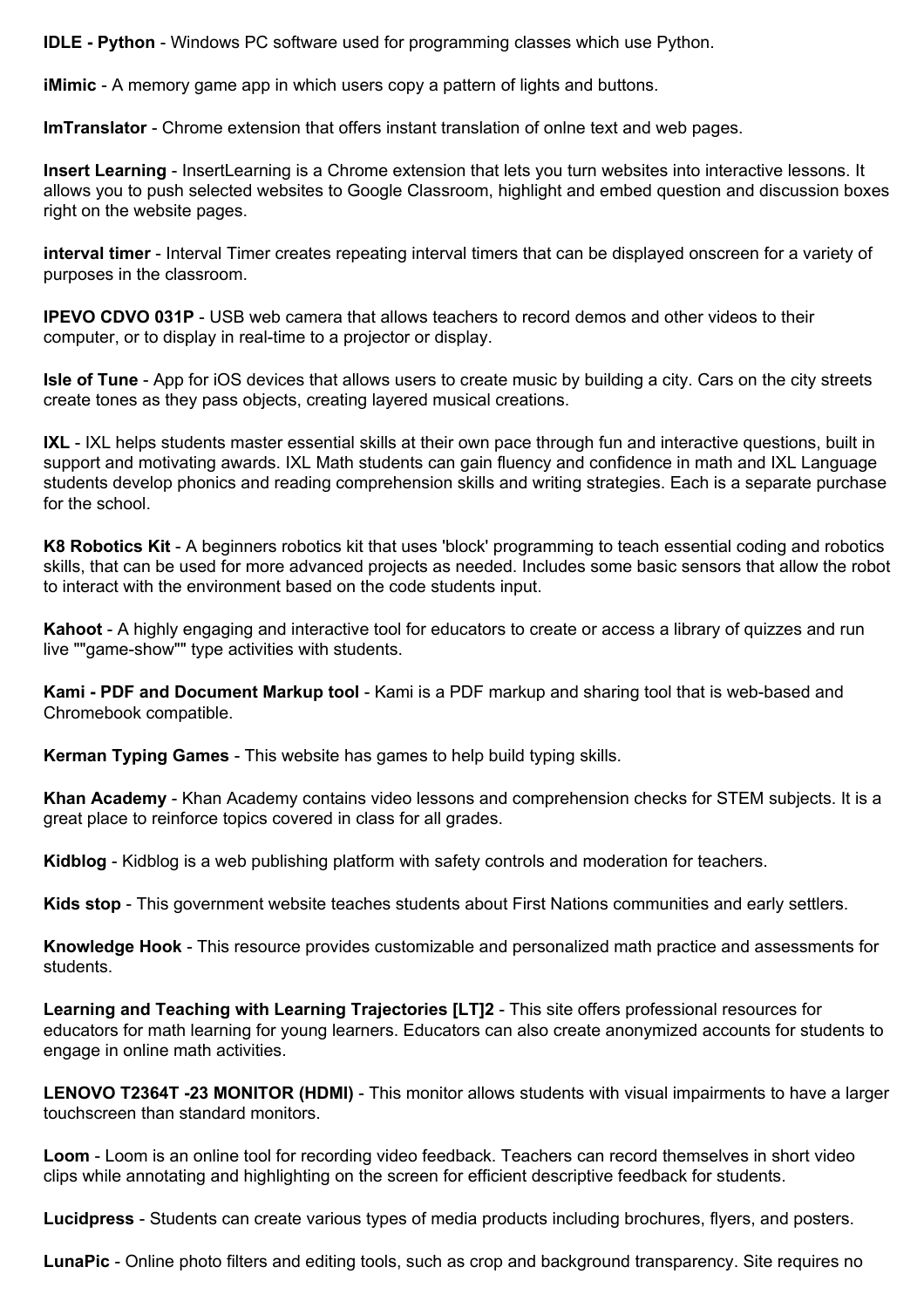login or account and is entirely web-based.

**Make a scene: Farmyard** - Make a Scene Farmyard is a fun interactive App that engages children's natural sense of creativity Helping to develop vocabulary, fine motor skills, co-ordination and creative thinking,

**Mastercam 2017** - Mastercam is software used for designing parts and other projects that can be cut and physically manipulated in manufacturing labs and design classes using a PC.

**Mate Translate** - Mate Translate is a Chrome extension offering quick translation of text in the browser. No accounts are used with this extension.

**Math Word Problems** - This iOS app offers curriculum-aligned word problems.

**Mathcad Express** - Windows software for engineering calculations.

**Mathletics** - Math website providing interactivities, printable workbooks, and animated video examples.

**MaXi Comic** - This app allows students to create comic strips in French and connects to both the French Immersion curriculum for multiple grades and the Core French curriculum.

**mBlock** - This is the mBlock companion App needed to communicate with the robots in Chromebooks.

**Mbot** - Mbot is a robotics platform for learning to build and code robots. Mbot robots are controlled with Makeblock, mBlock Blockley, and mBlock apps.

**Microsoft translator** - Helps break down communication barriers for ELL students and parents.

**Microsoft Visual Studio Community** - Windows PC programming software used to create programs for multiple environments such as PCs and mobile devices.

**Mindomo** - Web-based collaborative mind mapping, brainstorming and presentation application.

**Minivers** - Allows students to create French comic strips.

**Money Math Duel - Split Screen** - Increase student fluency in representing money amounts. Can work in partners while being on an individualized question.

**Mote : Voice Commenting for Google Docs** - An extnesion that teachers can install to provide voice comments and feedback in shared documents.

**mPower** - TVO's mPower is a an online resource for fundamental K-6 math skills with connections to science and social elementary.

**my script calculator** - Calculator 2 turns your device into an interactive piece of paper. Simply write a calculation and it gets you the result in real time.

**MyBib** - MyBib is a free and ad-free bibliography and citation generator. Create accurate citations automatically in over 8,000 styles including MLA 7 & 8, APA, Harvard, Chicago, and AMA.

**myON** - Online reading programme individualized to meet the differentiated needs of students (gradient levels). Online texts support reading acquisition/skills.

**Nearpod** - Interactive lessons, real-time assessment, and student engagement.

**NetBeans** - NetBeans is an integrated development environment for developing computer applications in Java.

**netmath** - This interactive math game focuses on problem solving style questions. Connects directly to the math curriculum for grade 3-8.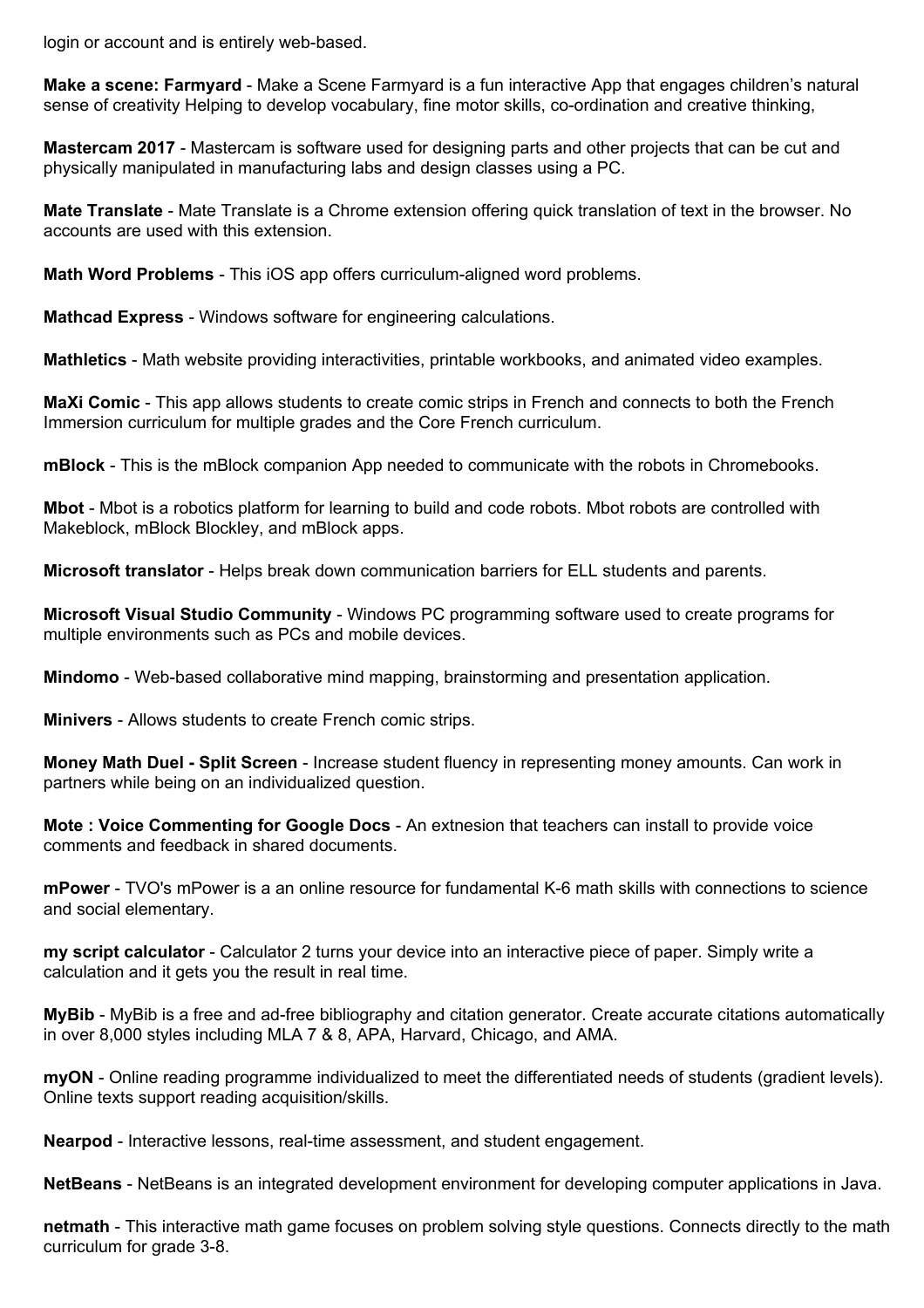**Newslea** - An online collection of reading selections, including current events.

**No Red Ink** - NoRedInk is an online grammar and language practice and assessment tool. Students can practice using interactive exercises with data viewable to teachers of the class.

**Noodletools** - Noodletools is an educational program that helps students cite sources, keep notes, create essay outlines, and bibliographies properly.

**Noteflight** - Software that allows educators and students to compose and notate music digitally.

**Number Frames** - Number Frames is a virtual manipulative for students to use to develop number sense. A variety of number frames can be used and manipulated to count, represent, compare and compute numbers.

**Number Pieces** - Number Pieces is a virtual math manipulative for understanding composition and decomposition of numbers. Users can move base ten blocks around on the canvas and combine and separate to manipulate the representation of numbers.

**open dyslexic** - OpenDyslexic is an extension to access a font created to increase readability for readers with dyslexia. Letters have heavy weighted bottoms to indicate direction.

**Osmo** - Osmo has games and activities that help build programming, math, problem-solving, and literacy skills.

**Ozobot** - Online robotics program that allows students to develop code using 'block' coding, which can be tracked online. This code is used to program the Ozobot.

**Padlet** - Educators can use this site to create digital activities similar to bulletin boards where students can post ideas and collaborate together.

**parentInterview** - parentInterview is an online scheduling tool used for parents and guardians to sign up for appointment slots.

**Parrot Teleprompter** - This app allows an iPad to be used as a teleprompter.

**Pear Deck** - Pear Deck is an add-on for Google Slides that allows teachers to create interactivity in a Slides file and collect student responses for formative assessment.

**Pearson eTexts** - This eText is a textbook which can be viewed online on most browsers.

**Peekapak PRO Licenses** - Peekapak is an online reading and language program that emphasizes social emotional learning.

**photo math** - Allows users to use their smartphone camera to solve math problems.

**Photopea** - This program is an online image editor.

**PicCollage** - PicCollage is an app for mobile devices that combines photos into grid-style collages that can be shared and used in other apps or saved to the device.

**Pixton** - Online tool for creating cartoons and comic strips.

**Planboard** - Planboard is an online teacher organization tool for planning lessons and units.

**Plickers** - This tool allows educators to create real-time quizzes and assessment for students to answer in class by holding up printed cards to inidcate their answers.

**Plotagon** - Plotagon allows students to create animated videos by choosing a scene, creating and adding your own actors, writing what they say and add emotions, sound effects and music.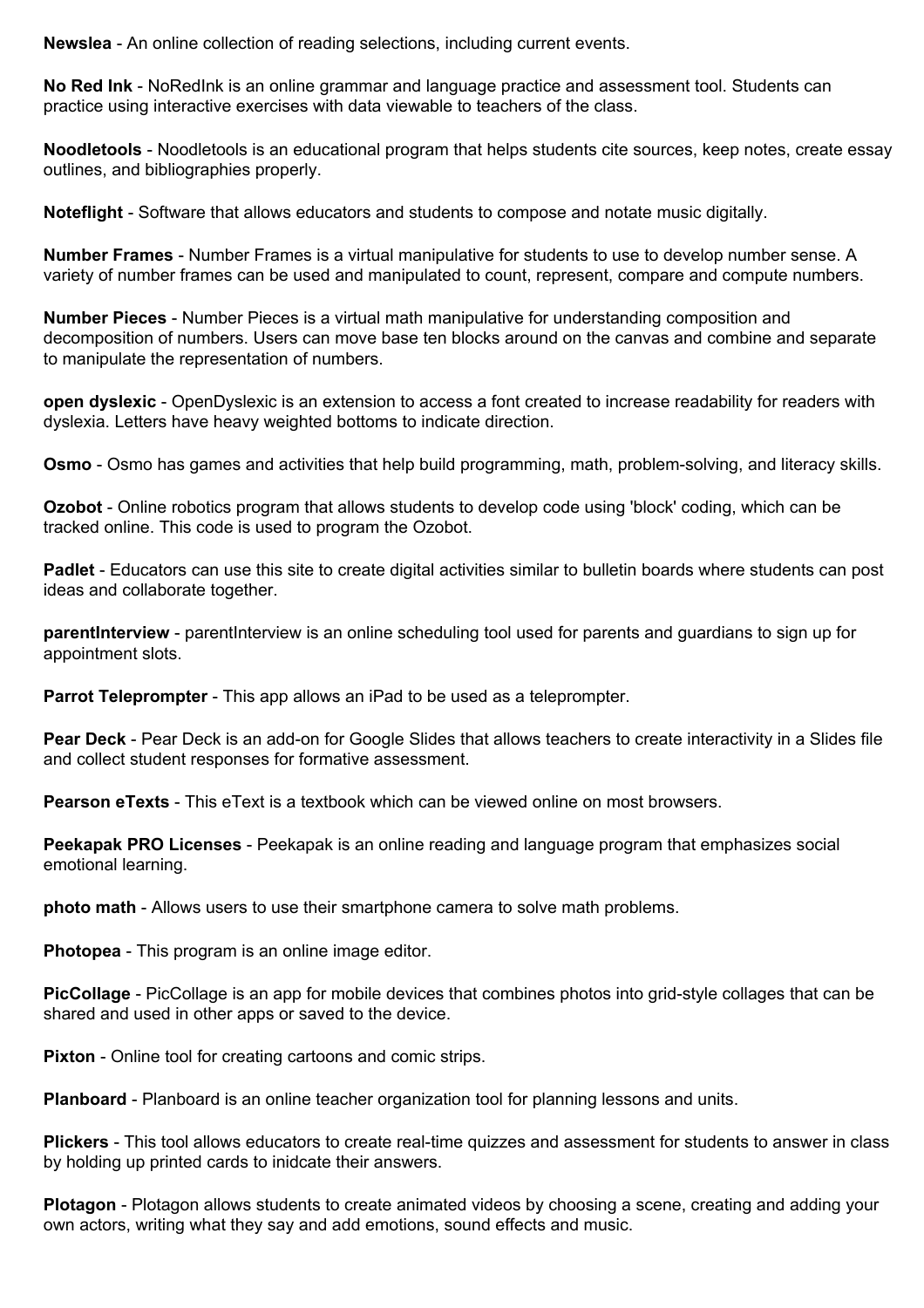**Poll Everywhere** - This tool allows teachers to create a variety of polls and interactive activities for students to provide real-time feedback for assessment in class.

**Popplet** - Mindmapping tool for generating ideas and thoughts, capturing facts, planning projects and brainstorming. Can create multiple popplets.

**Popplet Lite** - Mindmapping tool for generating ideas and thoughts, capturing facts, planning projects and brainstorming.

**powtoon** - Create animated presentations by manipulating pre-created objects, imported images, povided music and user created voice-overs.

**print friendly & pdf** - PrintFriendly cleans and formats web pages for perfect print experience. PrintFriendly removes ads, navigation and web page junk, so you save paper and ink when you print.

**Prodigy** - Prodigy is an online math game. Students proceed at their own pace with specific tasks assigned by a teacher and content differentiated by student progress.

**Quick Capture** - Quick Capture is a Chrome extension for capturing screenshots for annotation and editing. Files are saved to your local drive or Google Drive for online storage.

**Quill** - Quill is an online writing program with lessons and activities to address specific writing skills. Educators can gather diagnostic information and assign specific tasks such as correcting errors in passages, combining sentences, and reviewing grammar skills.

**Quizizz** - Allows teachers to create quick quizzes for their students and classes. Provides assessment and tracking for teachers.

**Quizlet** - Quizlet helps students practice and master whatever they are learning. Users can search a database of millions of pre-created study sets on thousands of topics, or create their own custom study sets. Quizlet provides several different ways to review the material — from flashcards and timed games, to adaptive questions and practice tests.

**Rakuten OverDrive** - Borrow eBooks, audiobooks, and more from your local public library - anywhere, anytime. All you need is a library card.

**RaspberryPi - Version 3 or 3B+** - RaspberryPI is a low-cost, small computer that can be used for simple robotics, media player, or even home automation.

**Raz-Kids** - Raz-kis is an interactive online e-book library that engages students through read-a-louds, interactive comprehension quizes and levelled reading. It is available through any device connected to the internet.

**Read and Write for Chrome** - A Google Chrome extenstion that provides students with literacy supports like text to speech, speech to text, word prediction and tools to support research.

**Read Theory** - Personalized reading comprehension exercies for K-12 students.

**Read Works** - ReadWorks is an online reading program that provides educators with access to reading passages and associated activities. Students can read and respond to differentiated levelled texts about a variety of subjects.

**Reflex Math** - This website allows teachers to provide practice and build fluency with math facts for students and track their progress.

**Remind** - Remind is a communication tool for teachers to send important announcements or updates by text message or email.

**Repl.it (Teams for Education)** - An online environment for coding.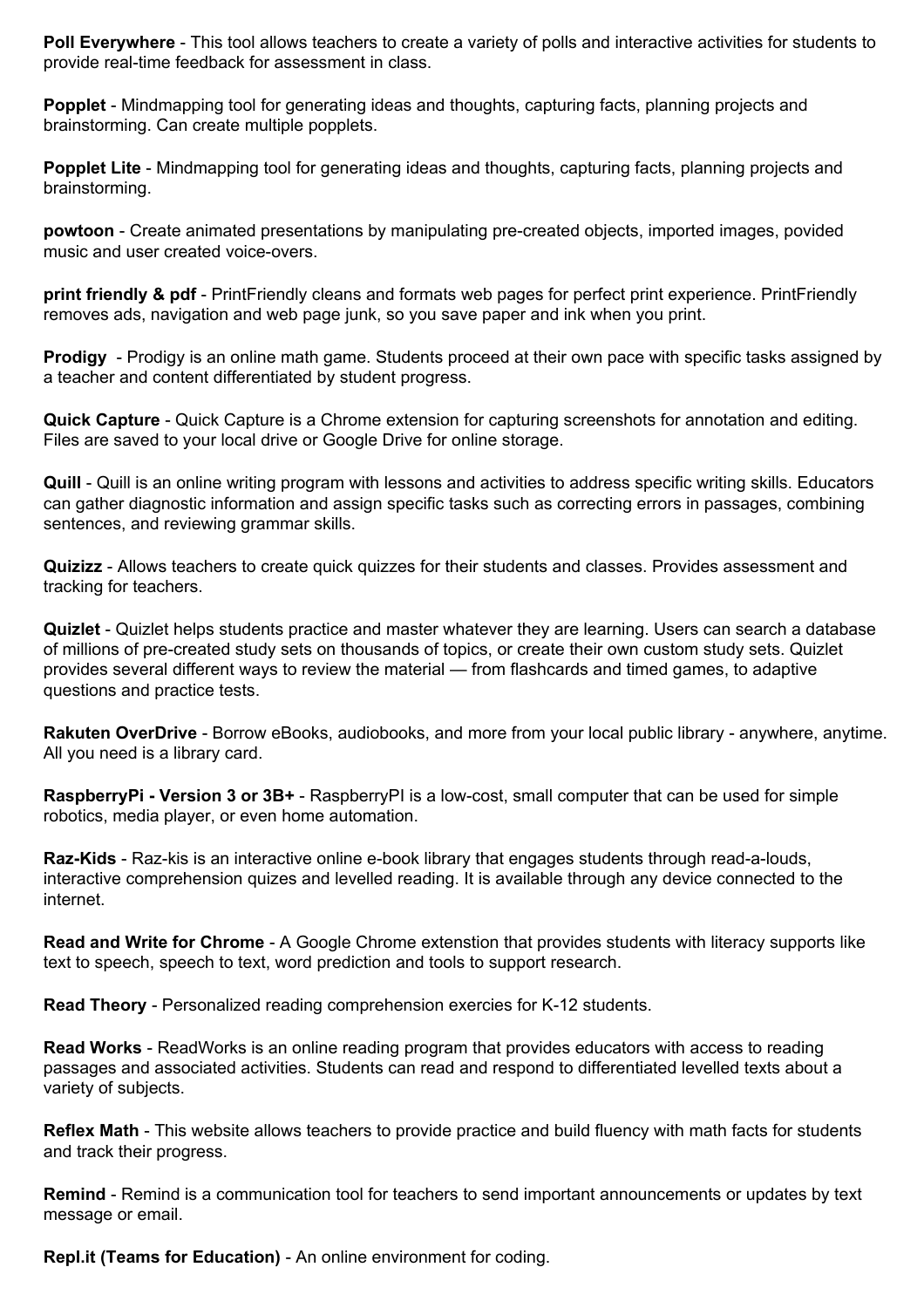**Romeo 60 Embosser** - This allows students to print their braille work directly without the need to plug in a laptop.

**Save to Google Drive** - This Google Drive extension allows a user to save to Google Drive directly from Moodle.

**ScanQR** - ScanQR is a Chromebook app that allows the Chromeboook's camera to scan and display info from a QR code.

**Scene Speak** - This communication app uses interactive visual scene displays and social stories to create hot spots that allow our students to communicate. A hotspot is an area of the screen that can "sound areas" that can be selected and used as a means of communication.

**Science Online** - This is an online encyclopedia students can use for research purposes.

**Scratch** - Programming software that allows ""block"" programming, allowing students to drap and drop pieces of code to learn the basics of programming.

**Screencastify** - A Chrome extension that alllows students and educators to record their screen and share through Google Drive or links. Used for providing digital instructions and assessment.

**Shadow Puppet Edu** - Easily create videos in the classroom. Students as young as five can make videos to tell stories, explain ideas, or document their learning.

**Sight Reading Factory** - This cloud-based service allows you to customize and generate unlimited sight reading examples instantly, on-demand for music educators, students and hobbyists of all ages and abilities.

**Simple Audio Recorder** - Chrome extension for recording voice or audio through your microphone. Audio recordings are then saved to Google Drive.

**Sketchpad** - Sketchpad is an online image editor that can work on all devices, such as Chromebooks.

**Skillbott** - Online courses that help students develop skills to find a job, and be successful in the workplace.

**SNAP + Core First** - SNAP + Core First is a symbol-based communications app.This App requires a SEA recommendation by a DDSB professional to access.

**SOAR** - Reading software to support student literacy.

**Socrative** - Socrative allows teachers to create quick polls and assessments to use with students to assess learning.

**SoGo Survey** - SoGoSurvey is an online survey platform for collecting information from customers or community.

**Sono Flex** - An AAC vocabulary app that turns symbols into clear speech. Offers language to non-verbal users who are not yet in full control of literacy.

**SoundCloud** - SoundCloud offers hosting and playback service for audio files.

**Soundtrap** - Online sound recording and studio for music creation, podcasts, storytelling and literacy.

**SparkVue App** - Cross-platform data collection and analysis software for your computers, Chromebooks, tablets and smartphones. Works with Pasco Sparkvue scientific sensors.

**Spelling city** - Provides students with word study activities.

**SPELLING Fusion North American** - Interactive multimedia program with learning activities for literacy and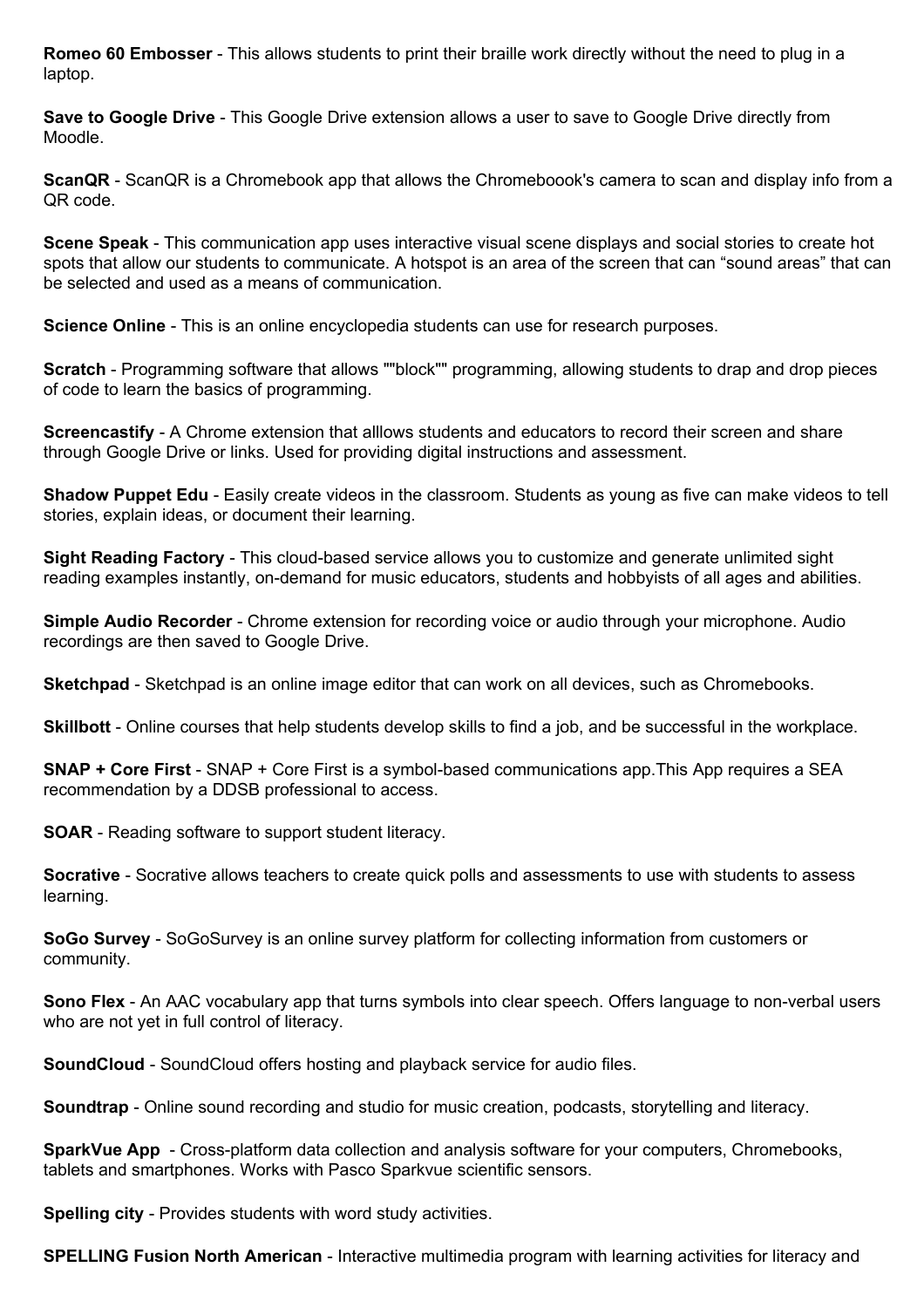English Language Learners. Spelling Fusion focuses on spelling, vocabulary and pronunciation.

**Spellingcity** - Online tool for creating interactive vocabulary study activities using custom vocabulary lists.

**Sphero EDU Chromebook Web Extension** - Chrome extension for coding and controlling Sphero robots.

**Sphero SPRK+** - Small spherical robot used with iPads and 'block' coding apps that makes learning robotics concepts easier for young learners.

**SplashLearn** - Allows students K-6 to practice their math skills.

**Starfall** - Games and activities to support early literacy and numeracy development.

"**Stick Kids - Muscles, Motion in Touch** -","A software and activity kit that supplies user-friendly therapeutic strategies to support Sensory Processing and Sensory Integration for motor challenged children. Supports the creation of visual aides or trackers, planners, games and activity cards for daily functional events, sensory diets and cognitive self regulation.

**Stop Motiion Studio** - Stop Motion Studio is an app for iOS devices for creating stop-motion animations. Using the camera and in-app tools, users can record, assemble and edit a stop-motion movie.

**Stop Motion Animator** - This software allows students to create stop motion animations to demonstrate learning.

**Story Jumper** - StoryJumper is an online book authoring and publishing tool. Users can add photos or use artwork provided by StoryJumper to illustrate their written stories and share their finished books.

**Storybird** - Storybird is an online book authoring and publishing tool. Studnets can select included artwork and add their own story text to create picture books.

**Storyboard That** - Storyboard That is a platform for student creativity and storytelling through storyboards and comic strips.

**StoryBOts** - StoryBots is an educational TV series. The iOS app allows users to put themselves in the StoryBots stories.

**Studyladder** - Studyladder is an online program that provides interactive games, videos and learning activities for students in a variety of curriculum areas for ages 4-12. Areas of focus include math, science, language information technology, and health and safety.

**Sutori** - This tool allows students to create timelines.

**Talking Timer - Custom speaking Timer** - This timer can help students with time management and staying on task. Provides reminders for check ins.

**Teach your Monster to Read** - This online game-based reading program guides children from learning letter sounds to reading words and sentences. The game is an engaging setting that is free to use on a computer with anonymized accounts for students.

**TeachTown Basics** - TeachTown Basics offers a blend of computer-delivered and teacher-led ABA instruction to increase a student's vocabulary, listening skills, social-emotional development, independence, academics and cognitive skills. The system automatically adapts based on each individual's progress providing meaningful instruction to all students.

**TeachTown Social Skills Elementary** - This program focuses on the development of social skills.

**TeachTown Social Skills Middle School** - This program focuses on social skills development.

**TFO videos** - French videos for children from TFO. Great for listening practice for primary French Immersion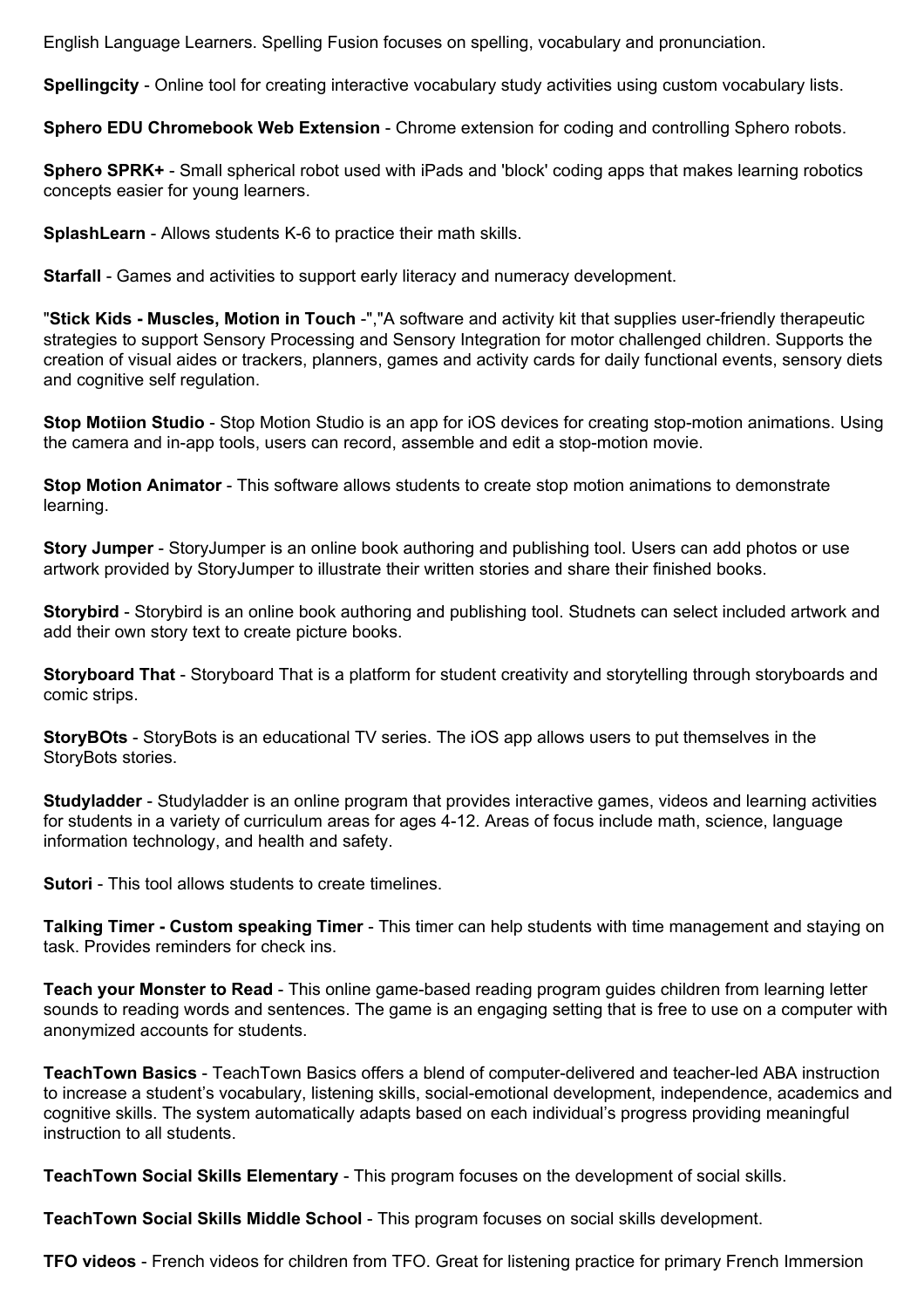students.

**THISISSAND** - This is a calming app.

**TinkerCad** - TinkerCAD allows students to use the cloud to create and test circuits, design simple 3D parts, and write code to control virtual robotic devices.

**Touchchat with Word Power** - TouchChat is a communication app for iOS for individuals who have difficulty using their natural voice. TouchChat is designed for individuals with Autism, Down Syndrome, ALS, apraxia, stroke, or other conditions that affect a person's ability to use natural speech.

**Tumblemath** - This web application is a collection of math related picture books that include read aloud options.

**Turn off the lights** - This Chrome browser extension dims the area surrounding a video to improve the viewing experience and make it easier to focus on the content of a YouTube video.

**Turnitin** - TurnItIn allows students to submit their work for students and teachers to generate orginiality reports for plagiarism checking and also allows educators to provide digital feedback to students for submitted work.

**TVO Mathify** - Mathify provides free online math tutoring for grades 6-10 through TVO, supported by the Ontario Ministry of Educaiton. Tutoring is available by Ontario certified teachers. Students are required to register using their OEN number.

**Typing.com** - Typing.com is an online typing program to teach keyboarding skills.

**UltraKey (The Ultimate Keyboarding Tutor)** - UltraKey is computer typing program to help students learn keyboarding skills.

**USB-Ethernet Adapter** - Enables use of Chromebooks locations unable to provide a Wi-Fi/Mi-Fi signal.

**Vex Robotics** - Vex Robotics is a sophisticated robotics kit that is used in robotics competitions and can be used for basic and advanced robotics.

**Virtual Trainer** - Can be used by Physical Education teachers to create circuits for training.

**Visme** - This program allows students to create infographics that can include videos, audio, and interactive maps.

**Vocabulary Spelling City** - This site allows students to develop vocabulary and build language skills.

**Web Paint** - Web Paint is a Chrome browser extension that allows students to take pictures of web pages, and add notes and other edits to the picture.

**WeDo 2.0 LEGO Education Chromebook App Extension** - Chrome extension to allow users to program and run Lego WeDo robotics from Chromebooks.

**WeVideo** - WeVideo is an online movie editor for students and educators to create movies and podcasts.

**Wick Editor** - This tool allows students to create games, animations and other multimedia projects.

**Wixie** - Wixie is an online publishing tool for students to create multimedia projects. Students can share their learning through a mix of text, voice and art.

**Word Wagon** - This app has interactive games to support early language development, such as phonics and spelling.

**WordArt.com** - This website allows students to create word cloud art.